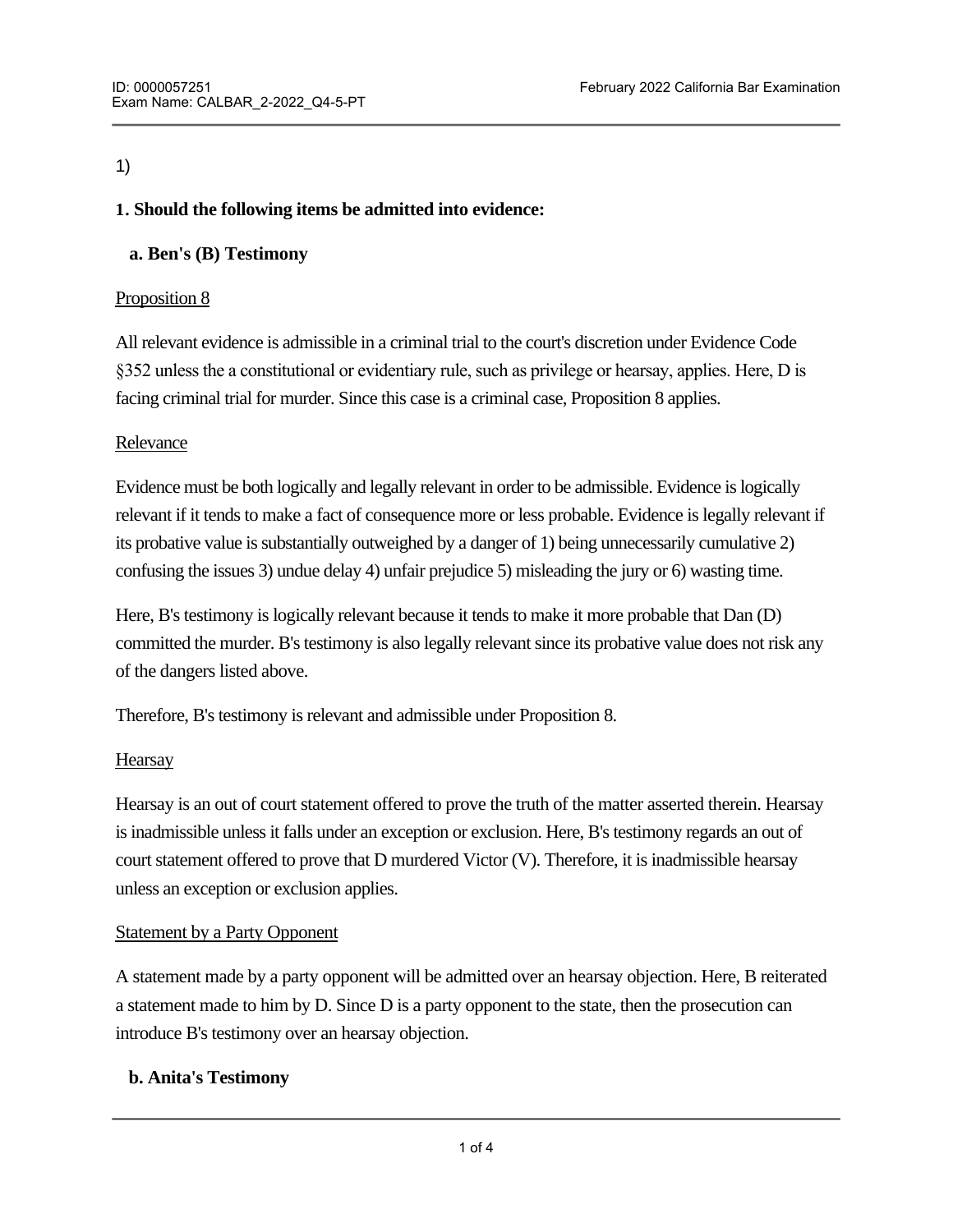#### Relevant

Here, A's testimony regarding D's statement that he was with Frank the night of the murder is logically relevant because it tends to make it less probable that D murdered V since he was with Frank, his father. The probative value of A's testimony is also substantially outweighed by any dangers of injustice. Therefore, A's testimony is relevant and admissible under Proposition 8.

### **Hearsay**

Here, A's testimony regards an out of court statement offered to prove that D was with his father, Frank, the day of the murder. Therefore, it is inadmissible hearsay unless an exception or exclusion applies.

#### Attorney-Client Privilege

The attorney-client privilege bars confidential communications made for the purpose of seeking and providing legal representation. Here, D made the statement to A during their interview in which they discussed D's defense. Since the statement was made in the course of D seeking legal representation from A, it will be barred by the rule against hearsay.

#### **c. Anita's Testimony**

#### Relevant

Here, A's testimony that she had received the bloody pants from B is logically relevant to show that bloody pants belong to D. A's testimony is also legally relevant because its probative value is substantially outweighed by any dangers of injustice. Therefore, A's testimony is relevant and admissible under Proposition 8.

#### Authentication

Physical evidence must first be authenticated before it can be admitted into evidence. Authentication can be established by 1) testimony of a witness with personal knowledge that the item is what it purports to be or 2) chain of custody. Here, the prosecution is attempting to authenticate the bloody pants through A's testimony. However, D will counterargue that A has no personal knowledge as to whether the pants belong to D or whether the blood on the pants belongs to V. Since A has no personal knowledge that the bloody pants is what it purports to be, A's testimony will not be admitted over an hearsay objection.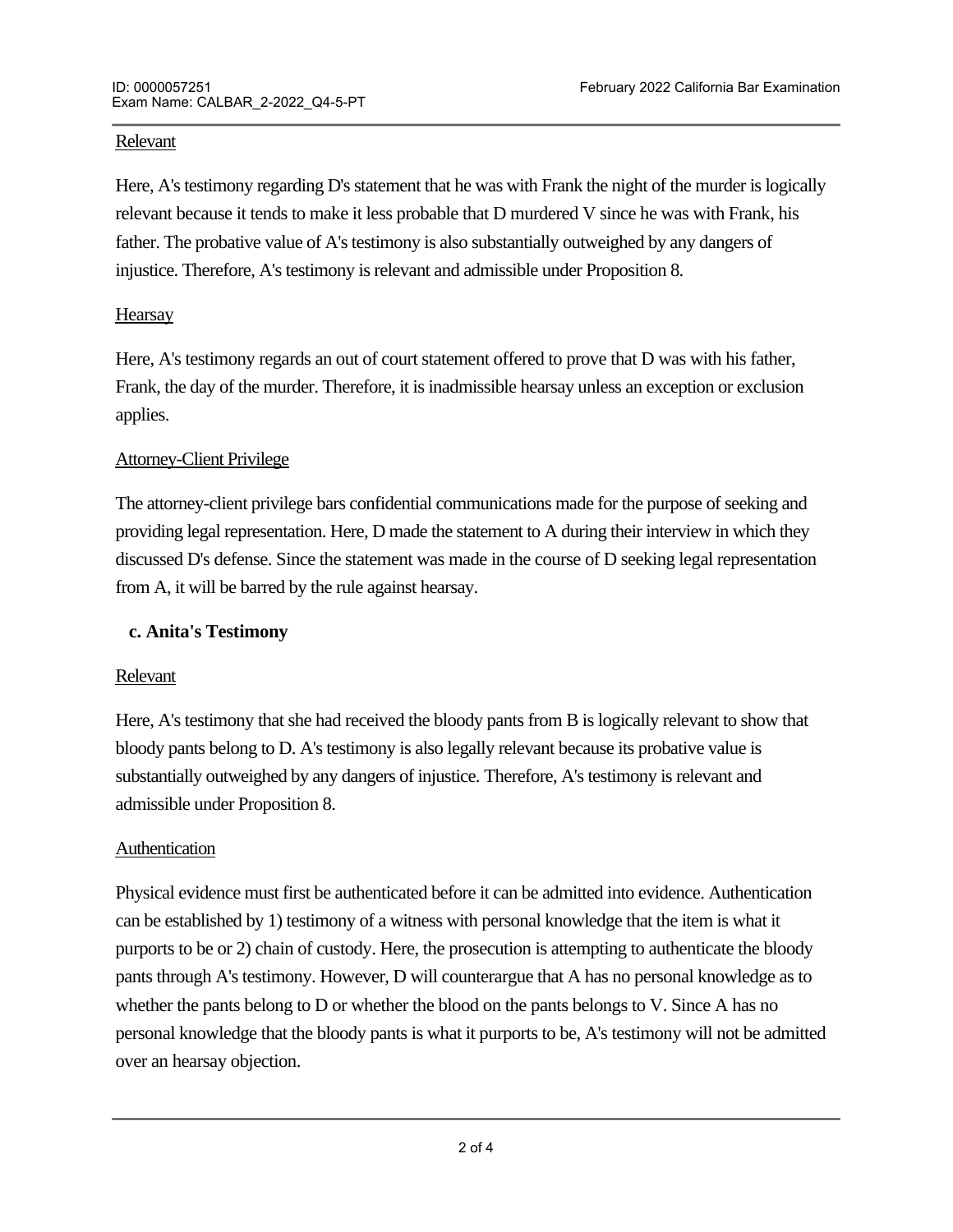## **d. Anita's Testimony**

#### Relevant

Here, A's testimony that B told her that D said that he killed V is logically relevant because it tends to prove that D killed V. However, the probative value of A's testimony is not substantially outweighed by the danger of being unnecessarily cumulative since B had already testified to D's statement that he killed V. Therefore, it would be unnecessarily cumulative to admit A's testimony regarding the same statement which was already testified to by B.

## **2. What ethical violations, if any, did Attorney Anita commit by:**

#### **a. Bloody Pants**

#### Duty of Confidentiality

An attorney cannot disclose confidential information related to a client's representation without the client's informed consent. The scope of this duty is broader than the attorney-client privilege and applies to all confidential information, not just confidential communications, related to a client's representation regardless of the source. Here, B gave A D's bloody pants. Although A obtained the pants from B, a third-party, her duty not to disclose confidential information still applies regardless of whether the information came from a third-party who is not the client. Therefore, A violated her duty of confidentiality by turning over the bloody pants to the prosecutor.

#### **b. Email Exchange**

#### Duty of Confidentiality

Here, D replied to A's email regarding her concern that his alibi was weak and admitted that he had lied about his alibi. Not only would such a statement be protected under the narrower attorney-client privilege, but the statement is also protected by A's duty of confidentiality since the statement is related to D's representation. Therefore, A violated her duty of confidentiality by turning over the email exchange to the prosecutor.

#### Duty of Candor

A attorney cannot offer a false statement of fact or law, or false evidence, to the court. However, an attorney may refuse to offer evidence which they reasonably believe to be false. This rule does not apply to a criminal defendant's right to testify. Here, it was entirely within A's discretion not to offer the